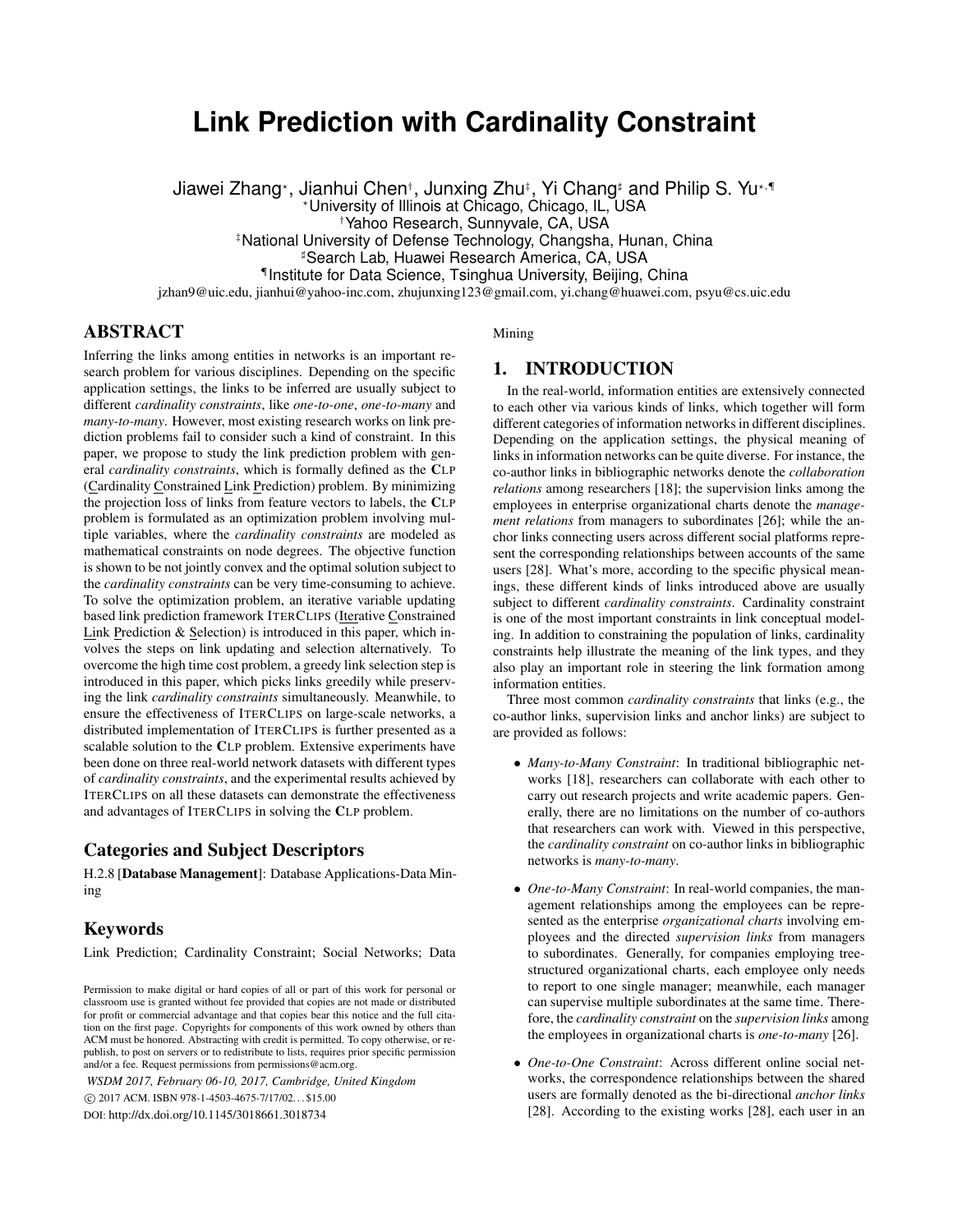online social network is assumed to be connected by one *anchor link* with one user from another social network. In other words, the *cardinality constraint* on *anchor links* across different social sites is *one-to-one*.

Formally, given the screenshot of an information network with partially observed links, inferring the other links that are hidden or to be formed in the future in the network is defined as the *link prediction* problem in existing works [13, 28]. Link prediction is an important research problem and can be the basis of many concrete real-world applications. For instance, the *co-author recommendation* [18], *organizational chart inference* [26] and *network alignment or user resolution* [11, 24, 25] problems can be modeled as the prediction of *co-author link* [18], *supervision link* [26, 20, 27], *anchor link* [11, 28] respectively. Link prediction problems have been studied for many years, and dozens of link prediction methods have been proposed already. However, most of the existing link prediction models treat the prediction of different link instances to be totally independent, and very few of them has ever considered the inherent *cardinality constraints* on the links. To gain a more comprehensive knowledge about existing link prediction works, please refer to the survey paper [22, 16, 8] for more information

Problem Studied: In this paper, we will study the link prediction problem in information networks with the *cardinality constraints*. Formally, the problem is defined as the "Cardinality Constrained Link Prediction" (CLP) problem. By incorporating the *cardinality constraints* in the link prediction problem modeling, we claim that "*the link prediction results can be improved significantly*". The CLP problem is a novel problem, and we are the first to propose the link prediction problem with general cardinality constraints.

The CLP problem is very challenging to address due to following reasons:

- *Cardinality Constraint Modeling*: Very few existing works have ever considered the *cardinality constraints* on links before. How to effectively incorporate such a kind of constraint in the link prediction problem modeling is still an open problem to this context so far.
- *Computational Difficulty*: The CLP problem itself is shown to be very computationally time-consuming to obtain the optimal results, and the sub-problem involved in CLP is shown to be NP-hard. New efficient approximation solutions which can be achieved in polynomial time (close to linear or quadratic time) are desired.
- *Scalable Framework*: For large-scale networks, storing the complete information network data within one single machine can be technically infeasible. A distributed implementation of the link prediction framework applicable to largesized networks is another great challenge.

To overcome all the above challenges, a new unified link prediction framework ITERCLIPS (Iterative Constrained Link Prediction & Selection) is proposed in this paper. In the proposed framework, the CLP problem is formulated as an optimization problem, where the *cardinality constraints* on links are modeled as mathematical constraints on node degrees. The non-convex optimization function involves *multiple variables* as well as hard *cardinality constraints* simultaneously, which render the problem very hard to address. ITERCLIPS adopts an alternative updating schema to solve the objective function, and an approximated greedy method is applied to select promising links from networks subject to the *cardinality constraints* with very low time costs. Finally, a distributed

implementation of ITERCLIPS is further presented as a scalable solution to the CLP problem.

The following part of this paper is organized as follows. In Section 2, we will define some important terminologies used in this paper and introduce the formulation of the CLP problem. The link prediction framework ITERCLIPS will be introduced in Section 3, and its performance will be evaluated in Section 4. Finally, in Section 5, we will talk about the related works and conclude this paper in Section 6.

# 2. TERMINOLOGY DEFINITION AND PROB-LEM FORMULATION

In this section, we will first define the terminologies used in this paper and then provide the formulation of the CLP problem.

# 2.1 Terminology Definition

The problem CLP studied in this paper is a general link prediction problem, where the target network can be *bibliographic networks*, *enterprise organizational charts* and *multiple partially aligned social networks*. To be general, we can define the target network structure as an *information network*.

Definition 1 (Information Network): Formally, the *information network* involving information entities  $V$  and known links  $\mathcal{E} \subset V \times V$ can be represented as a graph  $G = (\mathcal{V}, \mathcal{E})$ . The links in information network G are subject to certain *cardinality constraint* depending on the problem setting.

Information network is a general representation about the structured data studied in different disciplines. Specifically, when studying the anchor link prediction problem, the entity set  $V$  will be decomposed into two disjoint subsets  $V_1 \cup V_2$ , and the anchor links merely exist between the entities in  $\mathcal{V}_1$  and  $\mathcal{V}_2$  (i.e.,  $\mathcal{E} \subset \mathcal{V}_1 \times \mathcal{V}_2$ ). To denote the *cardinality constraints* on links in information networks, we will provide its formal definition as follows.

Definition 2 (Cardinality Constraint): Formally, the *cardinality constraint* on links specifies the the number of links that information entities can be associated with. Formally, in this paper, given the information network  $G = (\mathcal{V}, \mathcal{E})$ , the *cardinality constraint* on link  $\mathcal E$  can be represented as  $M : N$ , where M and N denote the *maximum* (which can also be the *mandatory* or *minimum*) *cardinality* of links going out from/into entities in set  $V$ .

The above definition provides a general representation of the *cardinality constraint* on links, which can be applied to all the three different kinds of *cardinality constraints* introduced in Section 1.

- *One-to-One Constraint*: 1 : 1 on *anchor links* is a *maximummaximum constraint*, where users can either be connected by anchor links or stay unconnected if they have no accounts in the other network.
- *One-to-Many Constraint*: N : 1 on *supervision links* is a *maximum-mandatory constraint*, where managers can simultaneously supervise multiple subordinates while employees will be supervised by exactly one manager.
- *Many-to-Many Constraint*:  $N : N$  on *co-author links* is also a *maximum-maximum constraint*, where researchers usually work with many other researchers at the same time and N usually equals to  $|V| - 1$  if no specific value is provided in the constraint definition.

# 2.2 Problem Formulation

**Problem Definition:** Given the information network  $G = (\mathcal{V}, \mathcal{E})$ with the known link set  $\mathcal{E}$ , we can represent all the potential links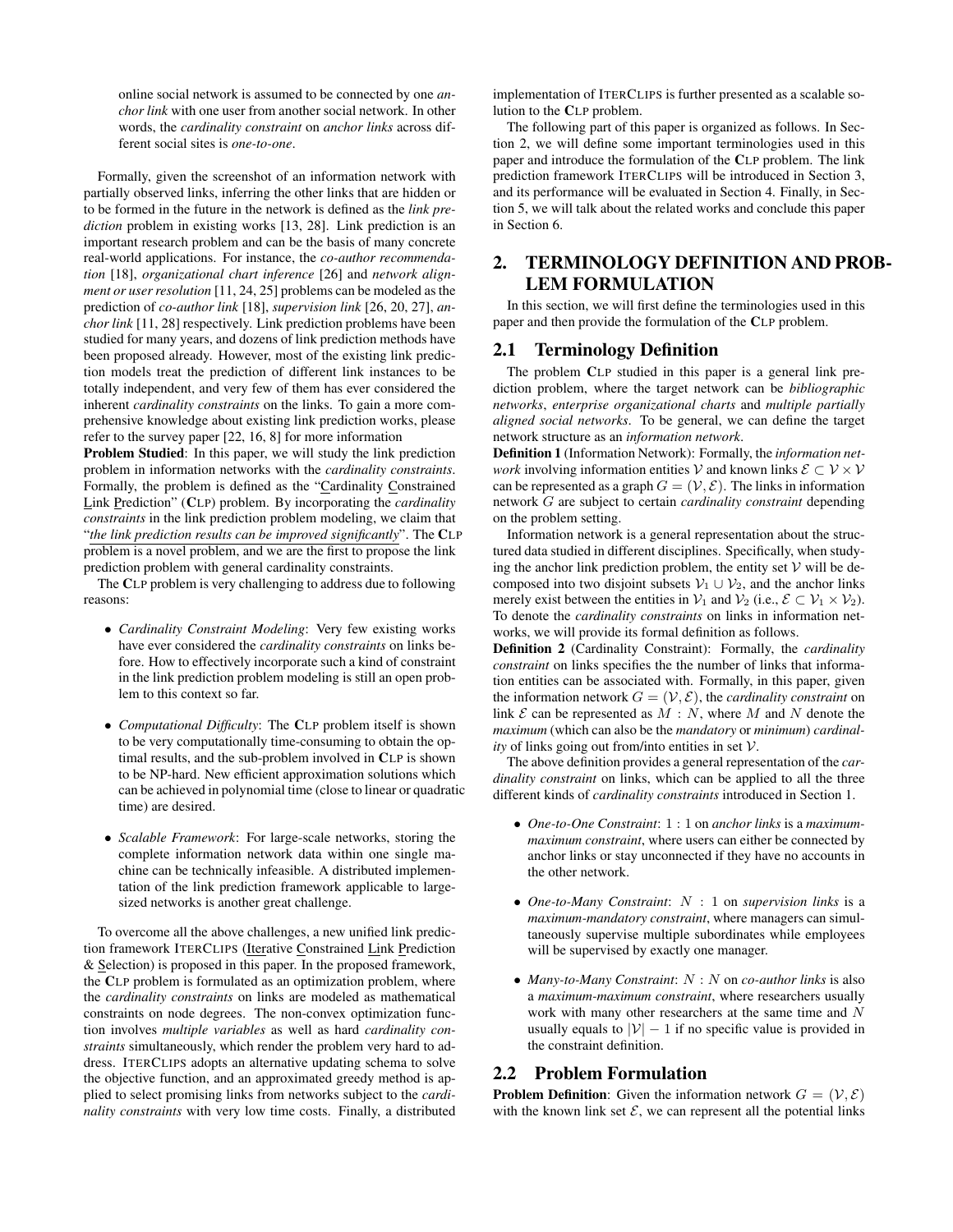among the information entities as  $\mathcal{L} = \mathcal{V} \times \mathcal{V} \setminus \{(u, u)\}_{u \in \mathcal{V}}$ . Meanwhile, the set of the unknown links in graph  $G$  can be denoted as set  $\mathcal{L} \setminus \mathcal{E}$ . For links in  $\mathcal{L}$ , we propose to assign them with labels from set  $\mathcal{Y} = \{0, 1\}$  according to the existing works [7], where the links will be formed are assigned with label  $+1$  (i.e., positive instances), while those will never be formed are assigned with label 0 (i.e., negative instances). Since we have no idea about the formation likelihood of links in the unknown link set  $\mathcal{L} \setminus \mathcal{E}$ , which actually involves both positive and negative instances (i.e., links to be formed and those will never be formed), the unknown links should be unlabeled as introduced in [28]. In this paper, we will treat the CLP as a PU (positive and unlabeled) learning problem. Based on the set of positive links  $\mathcal E$  and unknown links  $\mathcal L \setminus \mathcal E$  as well as the information about these links available in the network G, we aim at building a mapping  $f : \mathcal{L} \setminus \mathcal{E} \to \{0, 1\}$  to project the links  $\mathcal{L} \setminus \mathcal{E}$  to their corresponding labels in this paper.

# 3. PROPOSED METHOD

In this section, we will first introduce the notations used in this paper. After that, in Section 3.2, we will talk about the loss function for the link prediction problem. The link *cardinality constraint* will be talked about in Section 3.3, and we will introduce the optimization objective function of CLP as well as the ITERCLIPS framework in Section 3.4. Detailed analysis about the CLP problem and framework ITERCLIPS will be available in Section 3.5. Finally, we will introduce the distributed implementation of the ITERCLIPS framework in Section 3.6.

### 3.1 Notations

In the sequel, we will use lower case letters  $(e.g., x)$  to denote scalars, lower case bold letters (e.g., x) to denote column vectors, bold-face upper case letters  $(e.g., X)$  to denote matrices, and upper case calligraphic letters (e.g.,  $X$ ) to denote sets. Given a matrix **X**, we denote  $\mathbf{X}(i,:)$  (and  $\mathbf{X}(:,j))$  as the  $i_{th}$  row (and the  $j_{th}$  column) of **X**, and the  $(i_{th}, j_{th})$  entry of matrix **X** can be denoted as  $X(i, j)$  or  $X_{i, j}$  (which are interchangeable). We use  $X^{\top}$  (and  $x^{\top}$ ) to denote the transpose of matrix  $X$  (and vector x). For vector x, we denote its  $L_p$ -norm as  $\|\mathbf{x}\|_p = (\sum_i |x_i|^p)^{\frac{1}{p}}$ , and the  $L_p$ -norm of matrix **X** can be represented as  $\|\mathbf{X}\|_p = \left(\sum_{i,j} |X(i,j)|^p\right)^{\frac{1}{p}}$ .

### 3.2 Link Prediction via Loss Minimization

Based on the whole link set  $\mathcal{L}$ , a set of features can be extracted for these links with the information available in the information network G, which can be represented as set  $\mathcal{X} = {\mathbf{x}_l}_{l \in \mathcal{L}} (\mathbf{x}_l \in$  $\mathbb{R}^m$ ,  $\forall l \in \mathcal{L}$ ). Given the link existence label set  $\mathcal{Y} = \{0, 1\}$ , as introduced in Section 2, the objective of the CLP problem studied in this paper is to achieve a general link inference function  $f: \mathcal{X} \to \mathcal{Y}$  to map the link feature vectors to their corresponding labels. Depending on the specific application setting and information available in the networks, the feature vectors extracted for links in  $\mathcal L$  can be very diverse. We will not focus on the specific extracted features here, which will be briefly talked about in Section 4 when introducing the detailed experimental settings.

Formally, the loss introduced in the mapping  $f(\cdot)$  can be represented as function  $L : \mathcal{X} \times \mathcal{Y} \rightarrow \mathbb{R}$  over the link feature vector/label pairs. Meanwhile, for one certain input feature vector  $x_l$  for link  $l \in \mathcal{L}$ , we can denote its inferred label introducing the minimum loss as  $\hat{y}_l$ :

$$
\hat{y}_l = \arg\min_{y_l \in \mathcal{Y}, \mathbf{w}} L(\mathbf{x}_l, y_l; \mathbf{w}),
$$

where vector w denotes the parameters involved in the mapping function  $f(\cdot)$ .

Therefore, given the pre-defined loss function  $L(\cdot)$ , the general form of the objective mapping  $f : \mathcal{X} \to \mathcal{Y}$  parameterized by vector w can be represented as:

$$
f(\mathbf{x}; \mathbf{w}) = \arg\min_{y_l \in \mathcal{Y}} L(\mathbf{x}, y; \mathbf{w}).
$$

In many cases (e.g., when the links are not linearly separable), the feature vector  $x_l$  of link l needs to be transformed as  $g(x_l) \in$  $\mathbb{R}^k$  (k is the transformed feature number) and the transformation function  $g(\cdot)$  can be different *kernel projections* depending on the separability of instances. Throughout this paper, we assume loss function  $L(\cdot)$  to be linear in some combined representation of the transformed link feature vector  $g(\mathbf{x}_l)^\top$  and label  $y_l$ , i.e.,

$$
L(\mathbf{x}_l, y_l; \mathbf{w}) = (\langle \mathbf{w}, g(\mathbf{x}_l) \rangle - y_l)^2 = (\mathbf{w}^\top g(\mathbf{x}_l) - y_l)^2.
$$

Furthermore, based on all the links in the network  $\mathcal{L}$ , we can represent the extracted feature vectors for these links to be matrix  $\overline{\mathbf{X}} = [g(\mathbf{x}_{l_1}), g(\mathbf{x}_{l_2}), \cdots, g(\mathbf{x}_{l_{|\mathcal{L}|}})]^\top \in \mathbb{R}^{|\mathcal{L}| \times k}$  (for simplicity, linear kernel projection is used in this paper, and  $g(\mathbf{x}_l) = \mathbf{x}_l$ . Meanwhile, their existence labels can be represented as vector  $y =$  $[y_{l_1}, y_{l_2}, \cdots, y_{l_{|\mathcal{L}|}}]^\top$ , where  $y_l \in \{0, 1\}$ ,  $\forall l \in \mathcal{L}$ . Specifically, for the existing links in  $\mathcal{E}$ , we know their labels to be positive in advance, i.e.,  $y_l = 1, \forall l \in \mathcal{E}$ . According to the above loss function definition, based on  $X$  and  $y$ , we can represent the loss introduced by all links in  $\mathcal L$  to be

$$
L(\mathbf{X}, \mathbf{y}; \mathbf{w}) = \|\mathbf{X}\mathbf{w} - \mathbf{y}\|_2^2.
$$

To learn the parameter vector w and infer the potential label vector y, we propose to minimize the loss term introduced by all the links in  $\mathcal{L}$ . Meanwhile, to avoid overfitting the training set, besides minimizing the loss function  $L(\mathbf{X}, \mathbf{y}; \mathbf{w})$ , a regularization term  $\|\mathbf{w}\|_2^2$  about the parameter vector w is added to the objective function:

$$
\min_{\mathbf{w}, \mathbf{y}} \frac{1}{2} ||\mathbf{w}||_2^2 + \frac{c}{2} ||\mathbf{X}\mathbf{w} - \mathbf{y}||_2^2,
$$
  
s.t.  $\mathbf{y} \in \{0, 1\}^{|\mathcal{L}| \times 1}$ , and  $y_l = 1, \forall l \in \mathcal{E}$ ,

where constant  $c$  denotes the weight of the loss term in the function.

### 3.3 Link Cardinality Constraints

The *cardinality constraints* define both the limit on link cardinality and the limit on node degrees that those links are incident to. To be general, the links studied in this paper can be either uni-directed or bi-directed, where undirected links are treated as bi-directed. For each node  $u \in V$  in the network, we can represent the potential links going-out from u as set  $\Gamma^{out}(u)$  =  ${l | l \in \mathcal{L}, \exists v \in \mathcal{V}, l = (u, v)}$ , and those going-into u as set  $\Gamma^{in}(u) = \{l | l \in \mathcal{L}, \exists v \in \mathcal{V}, l = (v, u)\}.$  Furthermore, with the link label variables  $\{y_l\}_{l \in \mathcal{L}}$ , we can represent the out-degree and in-degree of node  $u \in V$  as  $degree^{out}(u) = \sum_{l \in \Gamma^{out}(u)} y_l$ and  $degree^{in}(u) = \sum_{l \in \Gamma^{in}(u)} y_l$  respectively. Considering that the node degrees cannot be negative, besides the upper bounds introduced by the *cardinality constraints*, a lower bound " $\geq$  0" is also added to guarantee validity of node degrees by default. One-to-One Cardinality Constraint

For the bi-directed anchor links with 1 : 1 *cardinality constraint*, the nodes in the information networks can be attached with at most one such kind of link. In other words, for all the nodes (e.g.,  $u \in V$ ) in the network, its in-degree and out-degree can not exceed 1, i.e.,

$$
0\leq \sum_{l\in \Gamma^{out}(u)}y_l\leq 1, \forall u\in \mathcal{V}, \text{ and } 0\leq \sum_{l\in \Gamma^{in}(u)}y_l\leq 1, \forall u\in \mathcal{V}.
$$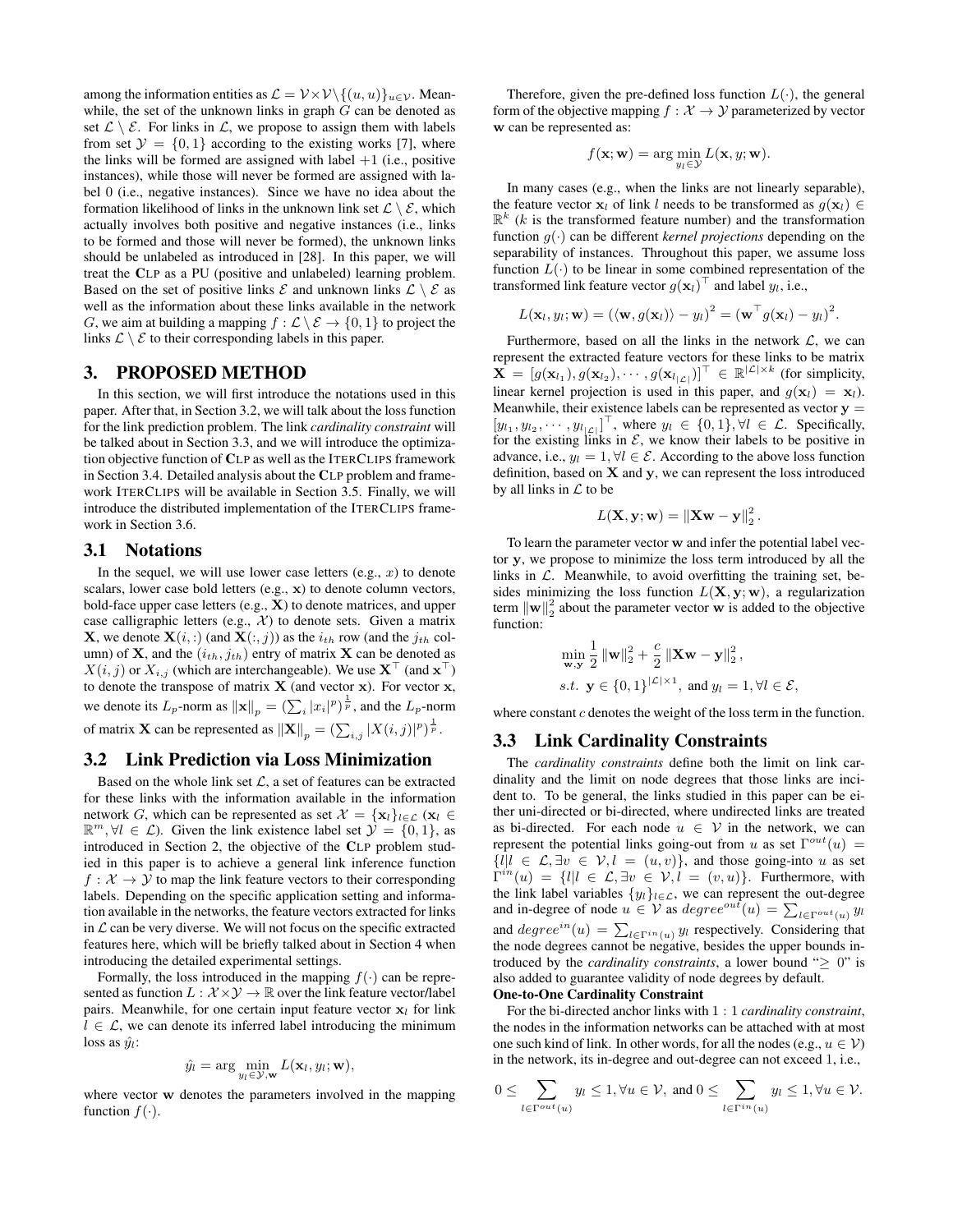#### Algorithm 1 Greedy Link Selection (GREEDYLS)

**Input:** link estimate result  $\hat{y}$ , parameter k Output: link label vector y 1: initialize link label vector  $y = 0$ 2: for  $l \in \mathcal{E}$  do 3:  $y_l = 1$ 4: end for 5: for  $l \in \mathcal{L} \setminus \mathcal{E}$  and  $\hat{y}_l < 0.5$  do 6:  $y_l = 0$ 7: end for 8: Let  $\tilde{\mathcal{L}} = \{l | l \in \mathcal{L} \setminus \mathcal{E}, \hat{y}_l \geq 0.5\}$ 9: while  $\tilde{\mathcal{L}} \neq \emptyset$  do 10: select  $l \in \tilde{\mathcal{L}}$  with the highest estimation score 11: if add l as positive instance violates the *cardinality constraint* or more than k links have been selected **then** 12:  $y_l = 0$ 13: **else**<br>14:  $u$  $y_l = 1$ 15: end if 16: end while 17: return y

#### One-to-Many Cardinality Constraint

Meanwhile, for the uni-directed supervision links with the  $N:1$ *cardinality constraint*, the manager nodes can have multiple (N) links going out from them while the subordinate nodes should have exactly one link going into them (except the CEO). In other words, for all the nodes (e.g.,  $u \in V$ ) in the network, its *out-degree* cannot exceed N and the *in-degree* should be exactly 1, i.e.,

$$
0\leq \sum_{l\in \Gamma^{out}(u)}y_l\leq N, \forall u\in\mathcal{V}, \text{ and } 1\leq \sum_{l\in \Gamma^{in}(u)}y_l\leq 1, \forall u\in\mathcal{V}.
$$

#### Many-to-Many Cardinality Constraint

In many cases, there usually exist no specific *cardinality constraints* on links, and nodes can be connected with each other freely. Simply, we can assume the node *in-degrees* and *out-degrees* to be limited by the maximum degree parameter  $N = |\mathcal{V}| - 1$ , i.e.,

$$
0 \leq \sum_{l \in \Gamma^{out}(u)} y_l \leq N, \forall u \in \mathcal{V}, \text{ and } 0 \leq \sum_{l \in \Gamma^{in}(u)} y_l \leq N, \forall u \in \mathcal{V}.
$$

#### General Cardinality Constraint Representation

The *cardinality constraint* on links can be generally represented with the linear algebra equations. The relationship between nodes V and links  $\mathcal L$  can actually be represented as matrices  $T^{out} \in$  $\{0,1\}^{|\mathcal{V}|\times|\mathcal{L}|}$  and  $\mathbf{T}^{in} \in \{0,1\}^{|\mathcal{V}|\times|\mathcal{L}|}$ , where entry  $\mathbf{T}^{out}(u,l)$ 1 iff  $l \in \Gamma^{out}(u)$  and  $\mathbf{T}^{in}(u, l) = 1$  iff  $l \in \Gamma^{in}(u)$ . Based on the link label vector y, we can formally represent the node out-degrees and in-degrees as vectors  $\mathbf{T}^{out} \cdot \mathbf{y}$  and  $\mathbf{T}^{in} \cdot \mathbf{y}$  respectively. The general representation of the *cardinality constraints* introduced above can be rewritten as follows:

$$
\underline{\mathbf{b}}^{out} \leq \mathbf{T}^{out} \cdot \mathbf{y} \leq \overline{\mathbf{b}}^{out}, \text{ and } \underline{\mathbf{b}}^{in} \leq \mathbf{T}^{in} \cdot \mathbf{y} \leq \overline{\mathbf{b}}^{in},
$$

where vectors  $\underline{\mathbf{b}}^{out}$ ,  $\overline{\mathbf{b}}^{out}$ ,  $\underline{\mathbf{b}}^{in}$  and  $\overline{\mathbf{b}}^{in}$  can take different values depending on the cardinality constraint on the links (e.g., for the 1 : 1 constraint, we have  $\underline{\mathbf{b}}^{out} = \underline{\mathbf{b}}^{in} = \mathbf{0}$  and  $\overline{\mathbf{b}}^{out} = \overline{\mathbf{b}}^{in} = \mathbf{1}$ ).

# 3.4 Joint Constrained Link Prediction Optimization Function

Based on the above remarks, the constrained optimization objec-

tive function of the CLP problem can be represented as

$$
\begin{aligned}\n\min_{\mathbf{w},\mathbf{y}} \frac{1}{2} \left\| \mathbf{w} \right\|_2^2 + \frac{c}{2} \left\| \mathbf{X} \mathbf{w} - \mathbf{y} \right\|_2^2, \\
s.t. \ \mathbf{y} \in \{0,1\}^{|\mathcal{L}| \times 1}, y_l = 1, \forall l \in \mathcal{E}, \\
\mathbf{b}^{out} \leq \mathbf{T}^{out} \cdot \mathbf{y} \leq \overline{\mathbf{b}}^{out}, \mathbf{b}^{in} \leq \mathbf{T}^{in} \cdot \mathbf{y} \leq \overline{\mathbf{b}}^{in}.\n\end{aligned}
$$

The above objective function involves variables w and y at the same time, which is actually not jointly convex and can be very challenging to solve. In this paper, we propose to solve the function with an alternative updating framework ITERCLIPS by fixing one variable and updating the other one iteratively. The framework ITERCLIPS involves two steps:

Step 1: Fix y and Update w

By fixing y (i.e., treating y as a constant vector), the objective function about w can be simplified as

$$
\min_{\mathbf{w}} \frac{1}{2} \left\| \mathbf{w} \right\|_2^2 + \frac{c}{2} \left\| \mathbf{X} \mathbf{w} - \mathbf{y} \right\|_2^2.
$$

Let  $h(\mathbf{w}) = \frac{1}{2} ||\mathbf{w}||_2^2 + \frac{c}{2} ||\mathbf{X}\mathbf{w} - \mathbf{y}||_2^2$ . By taking the derivative of the function  $h(\mathbf{w})$  regarding w we can have

$$
\frac{\mathrm{d}h(\mathbf{w})}{\mathrm{d}\mathbf{w}} = \mathbf{w} + c\mathbf{X}\mathbf{w}\mathbf{X}^{\top} - c\mathbf{y}\mathbf{X}^{\top}.
$$

By making the derivation to be zero, we can obtain the optimal vector w to be

$$
\mathbf{w} = c(\mathbf{I} + c\mathbf{X}^\top\mathbf{X})^{-1}\mathbf{X}^\top\mathbf{y},
$$

and the minimum value of the function will be  $\frac{c}{2}$ **y**<sup> $\top$ </sup>**y** –  $\frac{c^2}{2}$  $\frac{c^2}{2} \mathbf{y}^\top \mathbf{X}(\mathbf{I}+)$  $c\mathbf{X}^{\top}\mathbf{X})^{-1}\mathbf{X}^{\top}\mathbf{y}.$ 

Step 2: Fix w and Update y

When fixing w and treating it as a constant vector, the objective function about y can be represented as

$$
\label{eq:1} \begin{aligned} &\min_{\mathbf{y}} \frac{c}{2}\left\|\hat{\mathbf{y}}-\mathbf{y}\right\|_2^2,\\ s.t. &\mathbf{y}\in\{0,1\}^{|\mathcal{L}|\times 1}, y_l=1, \forall l\in\mathcal{E},\\ &\underline{\mathbf{b}}^{out}\leq\mathbf{T}^{out}\cdot\mathbf{y}\leq\overline{\mathbf{b}}^{out}, \underline{\mathbf{b}}^{in}\leq\mathbf{T}^{in}\cdot\mathbf{y}\leq\overline{\mathbf{b}}^{in}, \end{aligned}
$$

where  $\hat{y} = Xw$  denotes the inference results of the links in  $\mathcal{L}$ with the updated parameter vector w from Step 1. The objective function is an constrained non-linear integer programming problem about variable y. Formally, the above optimization sub-problem is named as the CLS (Cardinality Constrained Link Selection) problem. The CLS problem is shown to be NP-hard (we will analyze it in the next subsection), and achieving the optimal solution to it is very time consuming. To preserve the *cardinality constraints* on the variables and minimize the loss term, one brute-force way to achieve the optimal solution y is to enumerate all the feasible combination of links candidates to be selected as the positive instances, which will lead to very high time complexity. In this paper, we propose a greedy link selection algorithm to resolve the problem, and the pseudo-code of the greedy link selection method GREEDYLS is available in Algorithm 1. Meanwhile, the framework ITERCLIPS is illustrated with the pseudo-code available in Algorithm 2. ITER-CLIPS updates vectors w and y alternatively until both of them converge.

Detailed analysis about the CLS problem and the greedy algorithm GREEDYLS will be provided in the next subsection.

### 3.5 Problem and Algorithm Analysis

In this part, we will show the CLS problem with M : N *cardinality constraints* can be reduced to the *k-maximum weight matching problem*, which is NP-hard and not solvable in polynomial time.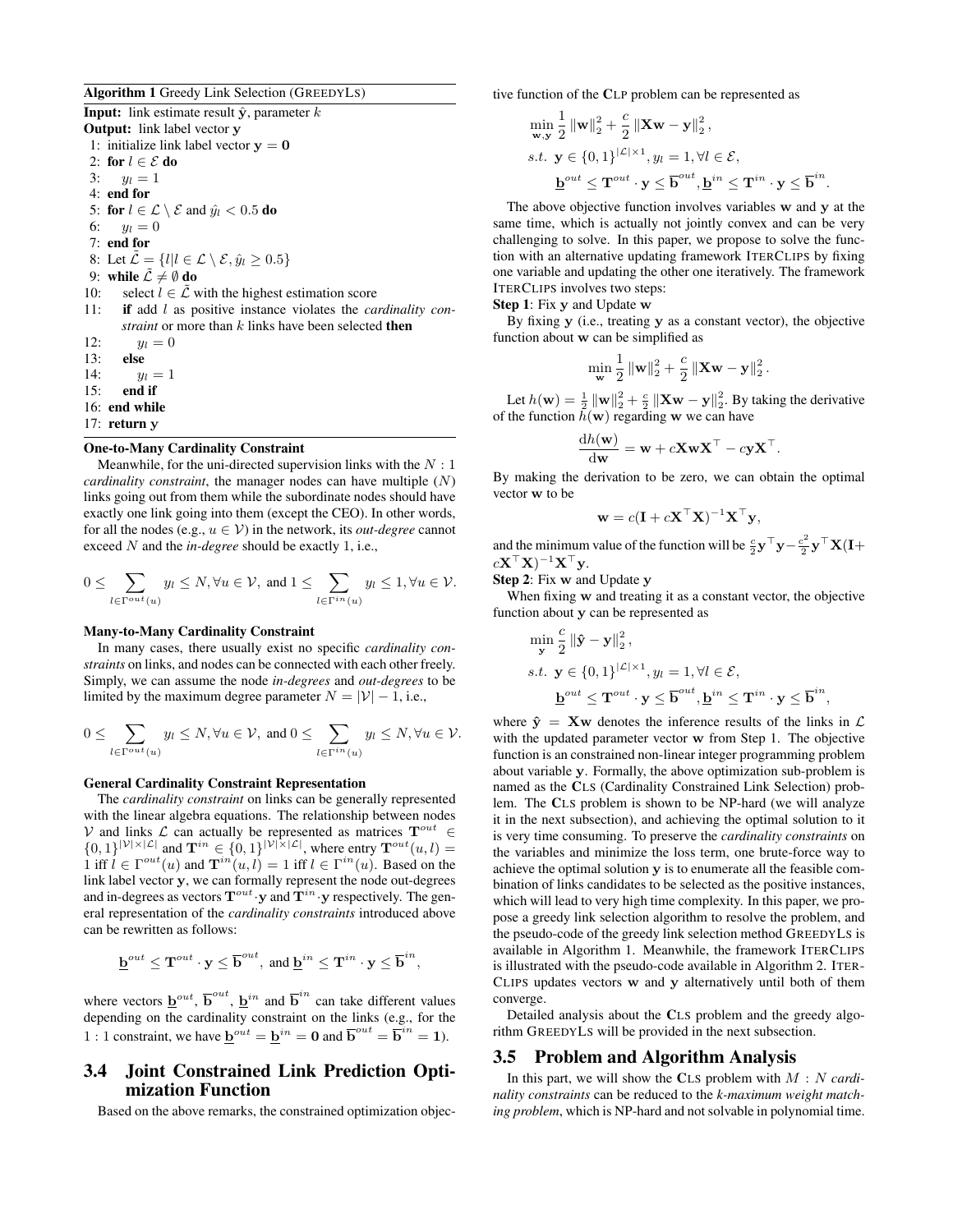#### Algorithm 2 Framework ITERCLIPS

| <b>Input:</b> link feature vector <b>X</b>                                                                                             |
|----------------------------------------------------------------------------------------------------------------------------------------|
| weight parameter $c$                                                                                                                   |
| <b>Output:</b> parameter vector w, link label vector y                                                                                 |
| 1: Initialize label vector $y = \frac{1}{2} \cdot 1$                                                                                   |
| 2: For links in $\mathcal E$ , assign their label as 1                                                                                 |
| 3: Initialize parameter vector $w = 0$                                                                                                 |
| 4: Initialize convergence-tag $=$ False                                                                                                |
| 5: while convergence-tag $==$ False do                                                                                                 |
| Update vector <b>w</b> with equation $\mathbf{w} = c(\mathbf{I} + c\mathbf{X}^{\top}\mathbf{X})^{-1}\mathbf{X}^{\top}\mathbf{y}$<br>6: |
| 7:<br>Calculate link estimation result $\hat{\mathbf{v}} = \mathbf{X}\mathbf{w}$                                                       |
| Update vector y with Algorithm GREEDYLS $(\hat{y})$<br>8:                                                                              |
| if w and y both congerge then<br>9:                                                                                                    |
| 10:<br>$convergence-tag = True$                                                                                                        |
| 11:<br>end if                                                                                                                          |
| 12: end while                                                                                                                          |

In addition, we will also prove that the GREEDYLS method can actually achieve  $\frac{1}{2}$ -approximation of the optimal result of the CLS problem.

In the CLS problem, for all the existing links in  $\mathcal{E}$ , we know their label should be 1 in advance. For all the links in  $\mathcal{L} \setminus \mathcal{E}$  with estimation score (i.e.,  $\hat{y}$ ) lower than 0.5, assigning their label with value 0 will introduce less loss and has no impact on the cardinality constraints. Therefore, in Algorithm 1, these links are handled in advance to simplify the problem. For the remaining links, we need to select those with high scores to assign with label 1 (so as to minimize the loss term), and preserve the *cardinality constraints* at the same time. For the links selection of which violates the cardinality constraints, they will be assigned with label 0 instead.

Formally, we can represent the unlabeled links with confidence scores greater than 0.5 as set  $\mathcal{L} = \{l | l \in \mathcal{L} \setminus \mathcal{E}, \hat{y}_l > 0.5\}$ . For all the links in set  $\tilde{\mathcal{L}}$ , we can represent the introduced loss term as

$$
\sum_{l \in \tilde{\mathcal{L}}} (\hat{y}_l - y_l)^2 = \sum_{l \in \tilde{\mathcal{L}}} \hat{y}_l^2 + \sum_{l \in \tilde{\mathcal{L}}} y_l^2 - \sum_{l \in \tilde{\mathcal{L}}} 2\hat{y}_l \cdot y_l,
$$

where term  $\sum_{l \in \tilde{\mathcal{L}}} \hat{y}_l^2$  is a constant, term  $\sum_{l \in \tilde{\mathcal{L}}} y_l^2$  denotes the number of selected links, and  $\sum_{l \in \tilde{\mathcal{L}}} 2\hat{y}_l \cdot y_l$  represents the confidence scores of the selected links. Let's assume  $k$  links are selected finally, i.e.,  $\sum_{l \in \tilde{\mathcal{L}}} y_l^2 = k$ , the optimal k links which can minimize the loss term can be achieved by maximizing the confidence scores of the selected links:

$$
\max \sum_{l \in \tilde{\mathcal{L}}} \hat{y}_l y_l
$$
  
s.t.  $y_l \in \{0, 1\}, \forall l \in \tilde{\mathcal{L}}, \sum_{l \in \tilde{\mathcal{L}}} y_l = k,$   

$$
\underline{\mathbf{b}}^{out} \leq \mathbf{T}^{out} \cdot \mathbf{y} \leq \overline{\mathbf{b}}^{out}, \underline{\mathbf{b}}^{in} \leq \mathbf{T}^{in} \cdot \mathbf{y} \leq \overline{\mathbf{b}}^{in}.
$$

By enumerating different k values in range  $[1, |\tilde{\mathcal{L}}|]$ , we can identify the optimal link set for the CLS problem.

Theorem 1: The k-maximum weighted matching problem can be reduced to the above optimization problem with general  $M : N$ *cardinality constraints*.

*Proof* : The above optimization problem with 1 : 1 *cardinality constraint* is actually identical to the *k-maximum weighted matching problem* studied in the existing works [5], and the reduction is trivial. Meanwhile, for the above optimization problem with N : 1 *cardinality constraints* on the links, we can have vectors  $\overline{\mathbf{b}}^{in}$  =  $\underline{\mathbf{b}}^{in}$  =  $[1,1,\cdots,1]^{\top}$ ,  $\overline{\mathbf{b}}^{out}$  =  $[N, N, \cdots, N]^{\top}$ , and  $\underline{\mathbf{b}}^{out} = \mathbf{0}$ . Given the information network G with  $1 : N$  *cardinal*- $$ the nodes with out-going links. The constructed dummy nodes are

#### Algorithm 3 Distributed GREEDYLS (DISTGREEDYLS) with 1 : 1 Cardinality Constraint

**Input:** node u, neighbor set  $\Gamma(u)$ 

- 1: Initialize neighborhood set  $N = \Gamma(u)$
- 2: Initialize matching candidate set  $C = \emptyset$
- 3: Select candidate  $c = candidate(u, N)$
- 4: if  $c \neq null$  then
- 5: Send  $\langle invite \rangle$  message to c
- 6: end if
- 7: while  $N \neq \emptyset$  do
- 8: Receive a message  $m$  from neighbor  $v$
- 9: if  $m = \langle invite \rangle$  then
- 10:  $C = C \cup \{v\}$
- 11: end if
- 12: if  $m = \langle remove \rangle$  then
- 13:  $N = N \setminus \{v\}$
- 14:  $C = C \setminus \{v\}$
- 15: if  $v == c$  then
- 16: Select new candidate  $c = candidate(u, N)$
- 17: if  $c \neq null$  then
- 18: Send  $\langle invite \rangle$  message to c
- 19: end if
- 20: end if
- 21: end if
- 22: if  $c \neq null \land c \in C$  then
- 23: for  $w \in C \setminus \{c\}$  do
- 24: Send  $\langle remove \rangle$  message to w
- 25: end for
- 26:  $C = \emptyset$
- 27: end if
- 28: end while

connected to the original nodes to indicate the belonging relationships. For each original link, e.g.,  $(u, v)$ , we will add a dummy directed link connecting the dummy node created for  $u$  with node v, whose weight is identical to the weight of the original link  $(u, v)$ . Given the *k-maximum weighted matching* result on the constructed dummy network, we can obtain the optimal solution to the above optimization problem on network  $G$  by replacing all the created dummy nodes with the original nodes corresponding to them. Meanwhile, for any solution to the above optimization problem on network G, we can also obtain the solution to the *k-maximum weighted matching* problem on the constructed dummy network. In other words, the *k-maximum weighted matching problem* can be reduced to the above optimization problem with N : 1 *cardinality constraints* via the constructed dummy network. Meanwhile, for the networks with general  $M : N$  constraint, dummy nodes can be created for both nodes with out-going links and in-coming links at the same time, whose reduction to the *k-maximum weighted matching problem* is not provided due to the limited space. In addition, in the  $M : N$  case, to avoid the case that solutions pick links connecting the more than one link connecting the dummy nodes corresponding the common node pairs (e.g., both  $(u', v')$  and  $(u'', v'')$ are selected, where  $u'$ ,  $u''$  and  $v'$ ,  $v''$  are the dummy nodes of u and  $v$  respectively), more constraints will be added to the objective function of the *k-maximum weighted matching problem*.

According to the existing works [6], the *k-maximum weighted matching problem* is actually NP-hard. To address the problem efficiently, a greedy link selection method called GREEDYLS is applied as introduced in the previous subsection. As shown in Algorithm 1, among all the remaining links in  $\mathcal{L}$ , GREEDYLS picks the links with the highest confidence scores  $\hat{y}_l$ . If the selection of a link doesn't violate the *cardinality constraint*, GREEDYLS will add it to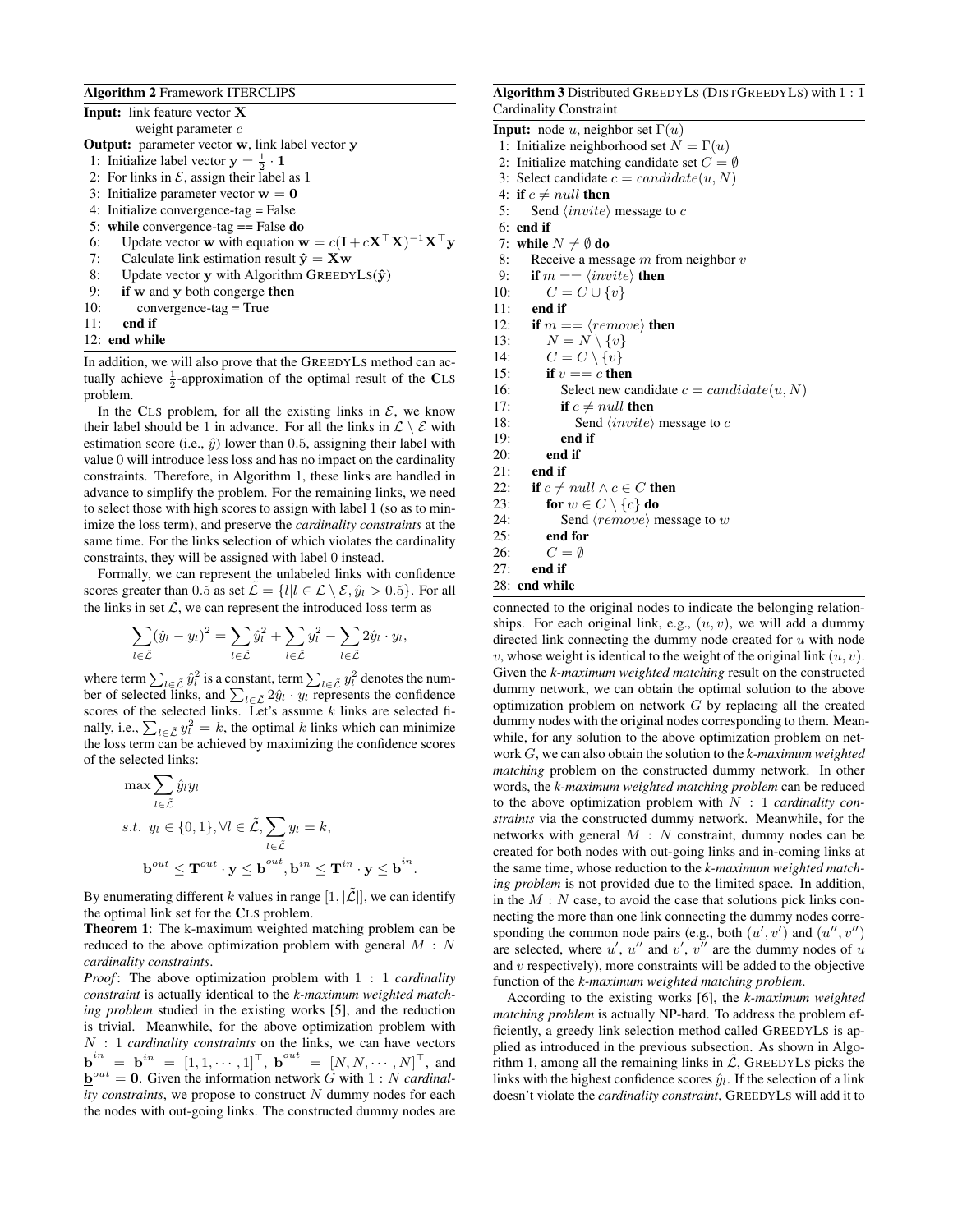the final result. We will show that GREEDYLS can actually achieve  $\frac{1}{2}$ -approximation of the optimal result.

**Theorem 2:** The GREEDYLS method can achieve  $\frac{1}{2}$ -approximation of the optimal solution to the CLS problem.

*Proof* : Formally, let C be the set of links selected by GREEDYLS to assign with label  $+1$ , while the optimal solution to the CLS problem can be represented as  $OPT$ . Every time, when GREEDYLS selects the links with the highest confidence score (e.g.,  $l = (u, v)$ ) to add to  $C$ , the degrees of nodes u and v will get increased by 1 and some other links incident to  $u, v$  will no longer get added to  $C$  due to the degree limit (introduced by the *cardinality constraint*). At most two links incident to  $u$  and  $v$  can get removed due to the selection of  $(u, v)$ , since  $(u, v)$  occupies the degree space of u and v by one respectively. Formally, we can represent the set of links incident to l as set  $\Gamma(l) = \Gamma^{out}(u) \cup \Gamma^{in}(v)$ . Depending on whether link  $l \in \mathcal{C}$  is in  $OPT$  or not and the number of links in the optimal solution but are removed in  $C$  due to the selection of  $l$  (i.e., links in  $\Gamma(l) \cap (OPT \setminus C)$ , there exist 3 cases:

- 1.  $l \in OPT$ : Link l also belongs to the optimal result, and adding  $l$  into  $C$  will not affect the selection of other links.
- 2.  $l \notin OPT$  and  $\Gamma(l) \cap (OPT \setminus C) = \{l_1\}$ : Link l is not in the optimal solution, and adding  $l$  to the result  $C$  will occupy the degree space and make the optimal link  $l_1 \in OPT$  (incident to either  $u$  or  $v$ ) fail to be selected. Meanwhile, since  $l$  is the link with the highest score at selection, if  $l_1$  is not selected ahead of *l*, it is easy to show that  $\hat{y}_l > \hat{y}_{l_1} > \frac{1}{2}\hat{y}_{l_1}$ .
- 3.  $l \notin OPT$  and  $\Gamma(l) \cap (OPT \setminus C) = \{l_1, l_2\}$ : Link l is not in the optimal solution, and adding of  $l = (u, v)$  will occupy the degrees of nodes  $u$  and  $v$  by 1 and make links  $l_1, l_2 \in OPT$  incident to u and v respectively to be removed. Since  $l$  has the highest score, if links  $l_1$  and  $l_2$  are not selected ahead of *l*, it is easy to show that  $\hat{y}_l > \hat{y}_{l_1}$  and  $\hat{y}_l > \hat{y}_{l_2}$ . Therefore, we have  $\hat{y}_l > \frac{1}{2}(\hat{y}_{l_1} + \hat{y}_{l_2})$ .

Based on the above remarks, for all the selected links in  $C$ , we have

$$
\hat{y}(\mathcal{C}) = \hat{y} \left( (\mathcal{C} \cap OPT) \cup (\mathcal{C} \setminus OPT) \right)
$$
\n
$$
= \hat{y}(\mathcal{C} \cap OPT) + \hat{y}(\mathcal{C} \setminus OPT)
$$
\n
$$
= \hat{y}(\mathcal{C} \cap OPT) + \sum_{l \in \mathcal{C} \setminus OPT} \hat{y}_l
$$
\n
$$
> \frac{1}{2} \hat{y}(\mathcal{OPT} \cap \mathcal{C}) + \frac{1}{2} \sum_{l \in OPT \setminus C} \hat{y}_l
$$
\n
$$
= \frac{1}{2} \hat{y}(\mathcal{OPT}).
$$

where  $\hat{y}(\mathcal{C}) = \sum_{l \in \mathcal{C}} \hat{y}_l$  denotes the score sum of the links in  $\mathcal{C}$ .

Therefore, the GREEDYLS algorithm can achieve  $\frac{1}{2}$ -approximation of the optimal solution for the CLS problem with  $M : N$  link *cardinality constraint*, and the time complexity of the GREEDYLS method is  $O(|\mathcal{L}|)$ .

### 3.6 Distributed Framework

Meanwhile, for large-scale networks involving billions of nodes and links, the complete network data can hardly be stored in one single machine and framework ITERCLIPS may suffer from the high computational cost problem a lot. In this section, we will introduce a scalable version of framework ITERCLIPS based on distributed computational platforms. The framework ITERCLIPS involves two iterative steps actually. In the first step, we need to update vector w to calculate the confidence vector  $\hat{y} = Xw$ 

 $c\mathbf{X}(\mathbf{I}+c\mathbf{X}^{\top}\mathbf{X})^{-1}\mathbf{X}^{\top}\mathbf{y}$ , where matrix  $c\mathbf{X}(\mathbf{I}+c\mathbf{X}^{\top}\mathbf{X})^{-1}\mathbf{X}^{\top}$  can actually be pre-computed and divided into blocks to be stored in different slaves (i.e., worker nodes in a cluster). For instance, in Spark, the matrix can be divided into rows, where each row can be saved as a RDD (resilient distributed dataset) in one slave, and each entry in vector  $\hat{y}$  can be updated independently in different slaves simultaneously. The updated values in  $\hat{y}$  can be exchange among the slaves with very low communication costs. Meanwhile, for the second step in framework ITERCLIPS, how to generalize GREEDYLS to the distributed version is not very straightforward, which will be the focus in the following part of this subsection.

According to Theorem 1, the the *k-maximum weighted matching problem* can be reduced to the objective function of k-CLS with general  $M : N$  cardinality constraint in polynomial time. Therefore, next we will propose the distributed version of GREEDYLS for the CLS with 1 : 1 constraint specifically (which can be applied for the general  $M : N$  cardinality constraint as well). Before diving into details of the DISTGREEDYLS (Distributed GREEDYLS) algorithm, we first provide some intuitive ideas about how DIST-GREEDYLS works. In the distributed weighted link selection, each process representing one node in the graph knows its neighbor nodes as well as their inferred confidence scores  $\hat{y}$ . These processes can also communicate with each other by sending and receiving messages. Via the communication among processes, links with locally highest confidence scores can be identified concurrently. Intuitively, by running the algorithm on all the nodes simultaneously, the same matching result can be obtained as Algorithm GREEDYLS based on the stand-alone mode.

Formally, the pseudo-code of the distributed algorithm DIST-GREEDYLS is available in Algorithm 3. According to the algorithm, for each node  $u$ , we can initialize its neighbor set  $N$  as  $\Gamma(u)$  (N will change dynamically in the algorithm). Function  $c =$ candidate(u, N) returns the candidate of u, whose link with u is of the highest confidence score, i.e.,

$$
c = candidate(u, N) = \arg_{v \in N} \max \hat{y}_{(u, v)}.
$$

Initially, node u will send the *invite* message to the candidate c, and receive messages from all the neighbors in set  $N$ . If the message received from neighbor v is also an *invitation* (i.e., u is the most promising candidate of v), u will add v to its *matching candidate set* C. Meanwhile, if the message is *remove*, it denotes v has already found its partner and link between them has already been selected. Node v will be removed from u's *neighbor set* and *matching candidate set.* What's more, if  $v$  happens to be candidate  $c$ , node  $u$  will retrieve the next most promising candidate  $c$  and send the new *invite* message again. Finally, if candidate  $c$  invites  $u$ and  $u$  also invites  $c$ , the link between whom will be of the highest score and selected finally.

Lemma 1: In the DISTGREEDYLS algorithm, each process (node) sends out at most one message over each incident edge.

*Proof*: In the algorithm, for each node u, u sends *invite* message to the first candidate as well as other candidate if the previous candidates send a *remove* message to u. Therefore, for each potential candidate c obtained via function  $candidate(u, N), u$  sends at most one *invite* message to c. Meanwhile, the *remove* messages are merely sent to the other neighbors in  $N$  (excluding candidates  $c$ ) only once. In other words, all the neighbors in  $\Gamma(u)$  only receive exactly one message (either *invite* or *remove*) from u in the whole process.

According to the analysis in Lemma 1, we can prove the time complexity of the DISTGREEDYLS Algorithm to be  $O(|\mathcal{L}|)$ .

### 4. EXPERIMENTS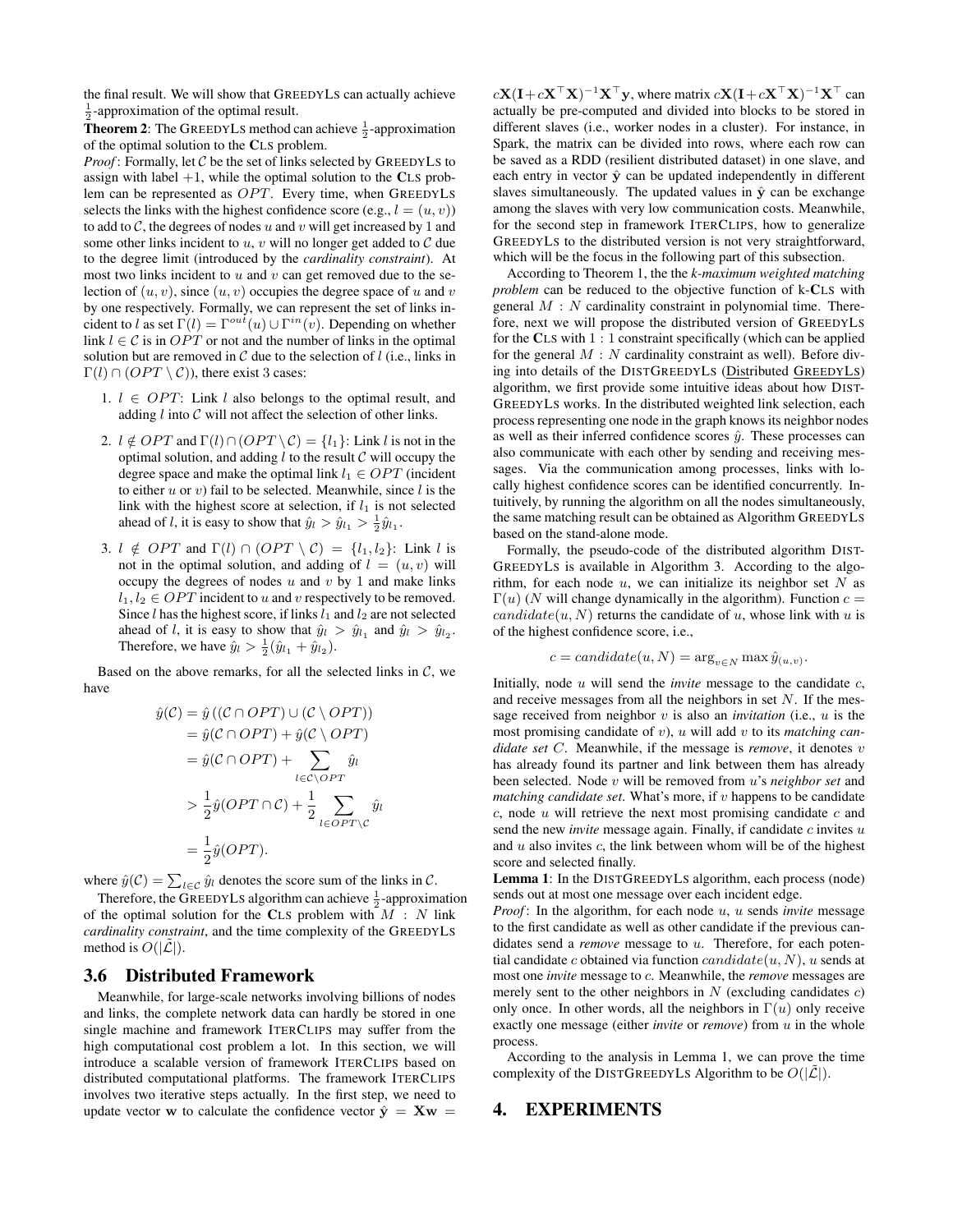

Figure 1: Performance of Comparison Methods Evaluated by AUC.

To demonstrate the effectiveness of framework ITERCLIPS, extensive experiments will be done on real-world information network datasets in this section. In the following parts, we will first introduce the datasets used in the experiments. After that, we will talk about the experimental setting in detail, and show the experimental results with detailed performance analysis.

### 4.1 Dataset Description

Three different information network datasets are used in the experiments, links in which are subject to different *cardinality constraints*. The first dataset used in this paper is the collaboration network crawled from  $Arxiv<sup>1</sup>$ , which involves about 18,772 researchers and 198, 110 co-author links among the researchers. Links in the collaboration network are subject to the *many-to-many cardinality constraint*. The second dataset used in this paper is about the organizational chart  $[26, 20, 27]$  of a famous IT company<sup>2</sup>, which contains more than  $100k$  employees and the supervision links among the employees as well as employee internal profile information in the company. The supervision links in the organizational chart are subject to the *one-to-many cardinality constraint*. The third dataset used is about multiple aligned social networks, Foursquare and Twitter [28, 11, 23], from which about  $5k$  users together with their complete social information are crawled. The anchor links across the networks are subject to the *one-to-one cardinality constraint*.

# 4.2 Experimental Setting

### *4.2.1 Experimental Setup*

In the experiments, from each dataset, we can obtain the set of existing known links as well as the non-existing links, which are treated as the positive and negative links respectively. Based on the known positive links, we propose to apply the 5-fold cross validation to partition the links into two subsets according to ratio 4 : 1, where 4 folds are used as the training set and 1 fold is used as the testing set. The testing set will be combined with the negative link set to form the final unlabeled link set. Based on the training and unlabeled link sets, we aim at building models to uncover these hidden positive links from the unlabeled link set. When building the framework ITERCLIPS, a set of features are extracted for the links based on the information available in the information networks. In the experiment, to be general, the features are extracted based on a set of the meta paths. For more information about the meta path based features defined for the co-author links, supervision links, and anchor links please refer to [18, 26, 21] respectively. Based on the ITERCLIPS framework introduced in this paper, a set of promising links will be selected from the unlabeled link set, which will be labeled as the positive instances. Meanwhile, the estimation scores of these links achieved at the convergence will also be outputted by ITERCLIPS as the confidence scores of these links. The predicted results together with the ground truth will be measures by some traditional metrics to evaluate the performance of different link prediction methods. All the codes are implemented in Python based on Spark 1.5.2. The experiments are done based on a cluster of 10 servers (each with 24 CPUs (based on the x86\_64 architecture) and 94 GB memory), and the operating system is Red Hat Enterprise Linux Server release 6.5.

### *4.2.2 Comparison Methods*

The set of methods to be compared in the experiments can be divided into 2 categories depending on whether the *cardinality constraint* is considered or not in building the model.

### Comparison Methods with Cardinality Constraints

- ITERCLIPS: Framework ITERCLIPS is the cardinality constrained link prediction framework proposed in this paper, which applies the greedy method GREEDYLS to select promising links in step 2.
- ITERCLIPS-OPT: Framework ITERCLIPS-OPT is identical to ITERCLIPS except that the Hungarian algorithm is applied in step 2 of ITERCLIPS-OPT to select the optimal links from the network.
- PU-M: Method PU-M is an extension to the PU (positive and unlabeled) link prediction method proposed in [28]. In the experiment, we extend the PU link prediction with an additional network flow based matching step [26] to prune the redundant links and preserve the link cardinality constraint.
- SUP-M: Method SUP-M is a two-phase supervised classification based link prediction method involving a supervised link prediction step [7] (treating all unlabeled links as negative instances) and a network flow based link post-processing step to maintain the link cardinality constraint.

#### Comparison Methods without Cardinality Constraints

• PU: Method PU is the PU link prediction proposed in [28]. PU is also the first step of method PU-M and it doesn't consider the cardinality constraints

<sup>1</sup> https://snap.stanford.edu/data/ca-AstroPh.html

 $2$ we are not able to reveal the company name and actual statistical numbers here and throughout the paper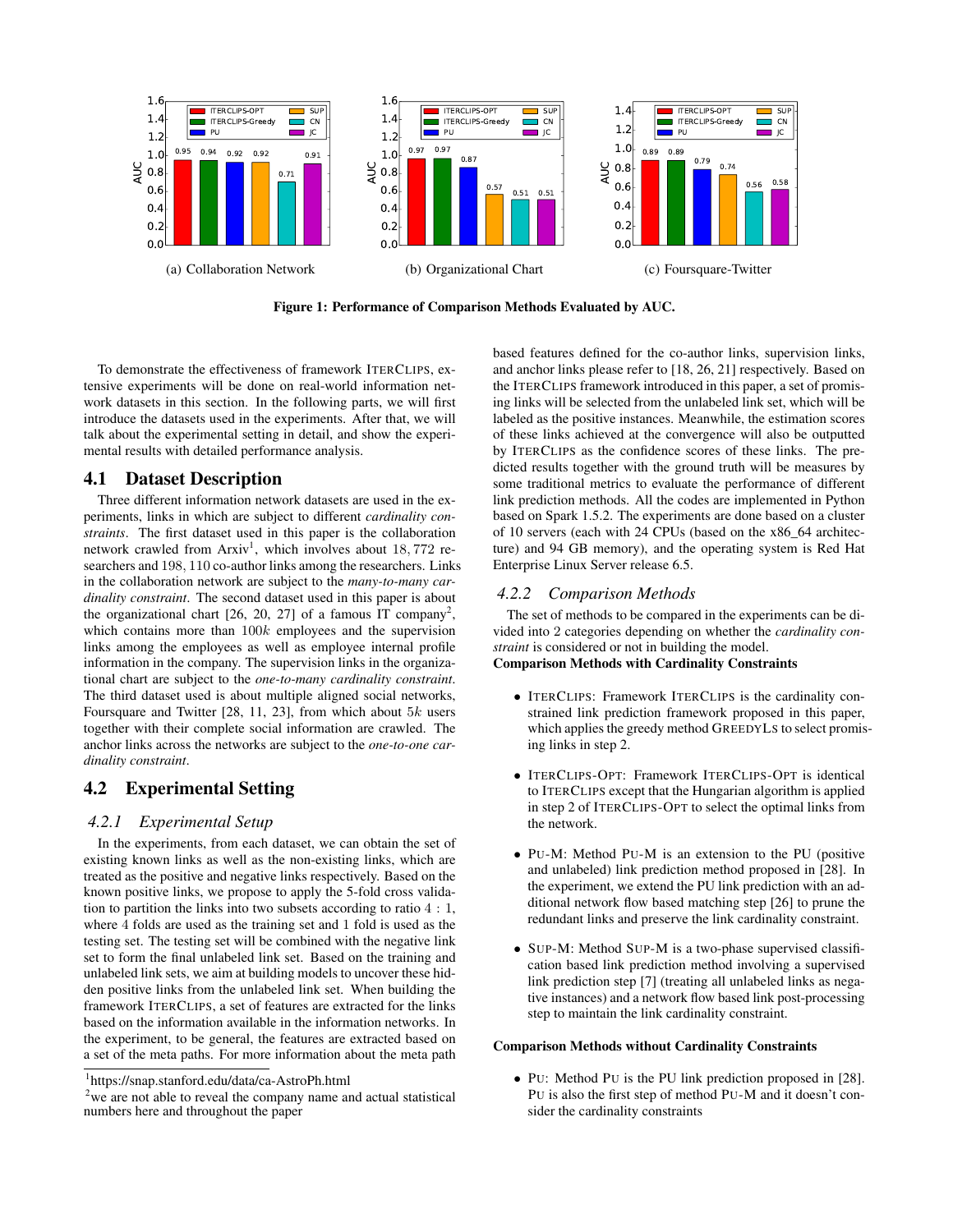

Figure 2: Performance of Comparison Methods on Collaboration Network Evaluated by F1, Precision, Recall and Accuracy.



Figure 3: Performance of Comparison Methods on Organizational Chart Evaluated by F1, Precision, Recall and Accuracy.

- SUP: Method SUP is the supervised classification based link prediction method proposed in [7]. It is also the first step of method SUP-M and it doesn't consider the cardinality constraints on links.
- *Unsupervised Link Prediction*: To be complete, we also compare the proposed framework ITERCLIPS with a set of traditional unsupervised link prediction methods, including CN (*Common Neighbor*) [13] and JC (*Jaccard's Coefficient*) [13].

# *4.2.3 Evaluation Metrics*

Depending on the output of these link prediction methods, various conventional evaluation metrics are applied to measure their performance. For the methods which can output link confidence scores, including ITERCLIPS, ITERCLIPS-OPT, PU, SUP, CN and JC, we will apply the AUC as their evaluation metric. For methods which can output link prediction labels, including ITERCLIPS, ITERCLIPS-OPT, PU-M, SUP-M, PU and SUP, we will use F1, Recall, Precision and Accuracy as the evaluation metrics.

# 4.3 Experimental Results with Analysis

The experimental results achieved by different comparison methods on these three datasets evaluated by AUC, F1, Precision, Recall and F1 are shown in Figures 1-4. From Figure 1, we can observe that ITERCLIPS-OPT and ITERCLIPS can achieve larger AUC scores on these three different network datasets than the other methods. For instance, on the organizational chart dataset, the AUC scores achieved by ITERCLIPS-OPT and ITERCLIPS are both 0.97, which is almost the double of the score obtained by SUP, CN and JC. It demonstrates the claim we make when proposing the CLP problem at the very beginning: incorporating the cardinality constraints in the link prediction problem modeling can greatly improve the prediction result. Meanwhile, by comparing the advantages of ITERCLIPS-OPT and ITERCLIPS over the other methods, we observe that the advantage is more significant when inferring the supervision links and anchor links while the advantage is relatively slight when inferring the co-author links. The results shows that the ITERCLIPS framework works very well in inferring different types of links, and its is most suitable for predicting links with challenging *one-to-many* and *one-to-one* cardinality constraints.

In Figures 2-4, we show the performance of the comparison methods on these three different types of network datasets respectively. According to the results, we can observe that (1) for metrics F1 and Precision, frameworks ITERCLIPS and ITERCLIPS-OPT can achieve much better performance, and the scores are almost three times greater than other methods according to the plots 2(a), 3(a), 3(b), 4(a) and 4(b); (2) for some metrics (like recall) method PU and SUP can perform slightly better; and (3) all these methods can achieve very high accuracy scores. The potential explanation for these observations can be (1) framework ITERCLIPS and ITERCLIPS-OPT can identify a reasonable sized link set from the networks, and many of the identified links are correct (i.e., high precision and f1); (2) PU and SUP predicts a large number of links to be positive, which can cover the majority of positive links (i.e., achieve high recall); (3) in the class imbalance case (i.e., non-existing links are far more than the existing links), predicting all the links to be negative can still achieve very high accuracy score, which is not a good metric in such a case actually.

By comparing ITERCLIPS with ITERCLIPS-OPT, their performance is comparable and in some cases the greedy link selection algorithm proposed in this paper can perform slightly better (e.g., in plot 3(b)). However, as shown in Table 1, the time cost of ITERCLIPS-OPT is much larger than the cost of ITERCLIPS, and the difference will be more obvious when the distributed version DISTGREEDYLS is applied. It supports the motivation of applying the greedy link selection to solve the CLS problem. In addition, by comparing the scores achieved by all the comparison methods on these three different types of networks, the advantages of ITERCLIPS over the other methods is more prominent when inferring anchor links with *one-to-one* cardinality constraint between Foursquare and Twitter, which indicate the ITERCLIPS can show its potential in more challenging cardinality constraints.

# 5. RELATED WORK

Link prediction problems is a traditional research problem stud-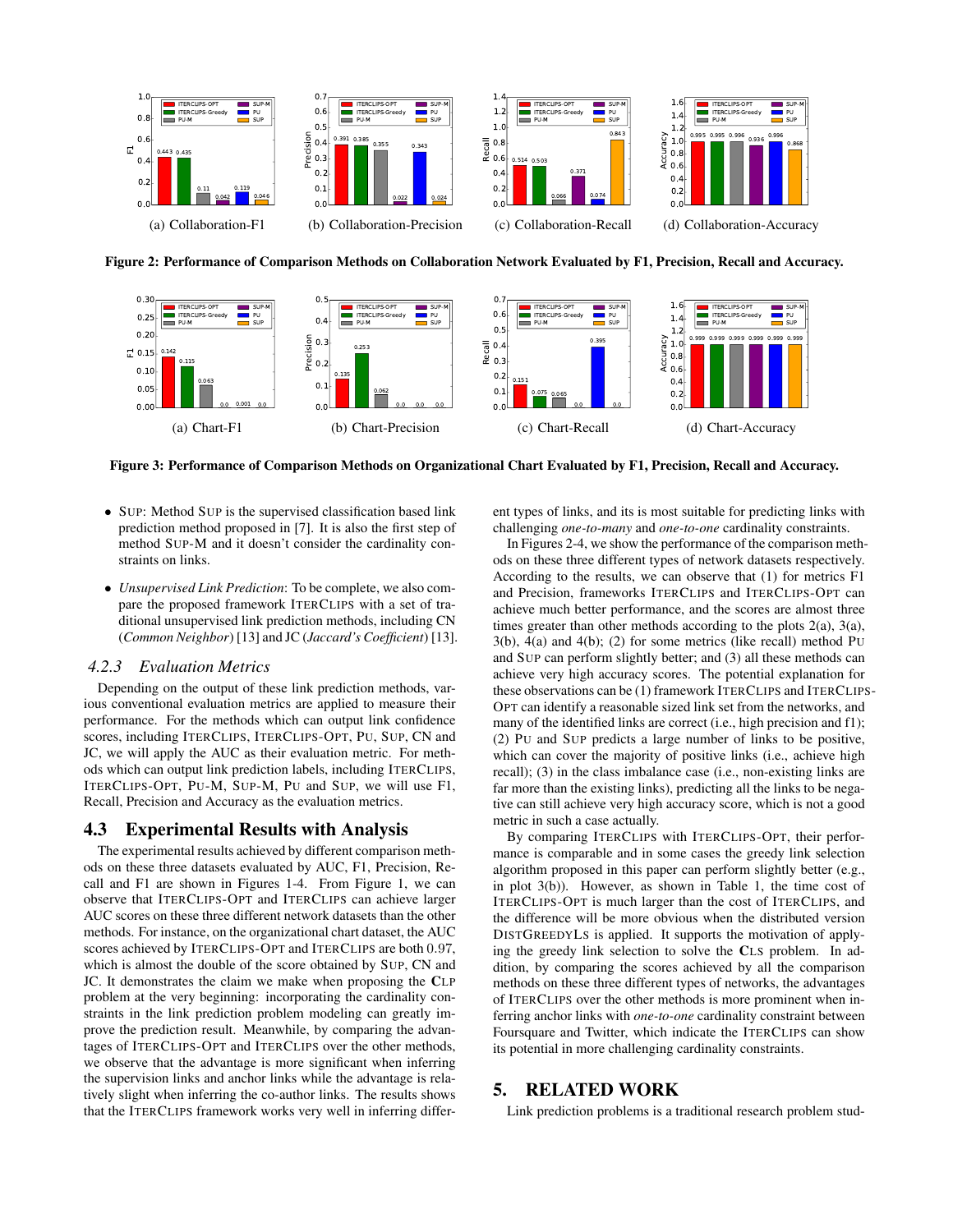

Figure 4: Performance of Comparison Methods on Foursquare-Twitter Networks Evaluated by F1, Precision, Recall and Accuracy.

Table 1: Running Time of Comparison Methods on Three Different Datasets (time is in minutes).

| <b>Methods</b>        | <b>Collaboration</b> |        | <b>Chart</b> |        | Fsq-Twt |        |
|-----------------------|----------------------|--------|--------------|--------|---------|--------|
|                       | update               | select | update       | select | update  | select |
| <b>ITERCLIPS-OPT</b>  | 5.76                 | 49.82  | 46.84        | 868.81 | 8.92    | 62.6   |
| <b>ITERCLIPS</b>      | 5.75                 | 23.31  | 45.75        | 93.76  | 8.73    | 24.66  |
| <b>ITERCLIPS-DIST</b> | 0.53                 | 2.51   | 2.13         | 4.47   | 0.71    | 3.14   |

ied in various areas, which aims at inferring the connections among nodes in the graph. To this context so far, dozens of link prediction works have been published already [14, 4, 15, 19, 2]. Depending on the learning setting utilized, the existing link prediction models for information networks can be divided int several categories. Initially, researchers study the link prediction problem based on an unsupervised learning setting [13], which predicts links by calculating the similarity scores among nodes with the assumption that close nodes are more likely to be connected. Afterwards, to utilize the supervision information and incorporate multiple closeness measures altogether, researchers introduce the supervised classification based link prediction models [7], where the existing and non-existing links are labeled as the positive an negative instances respectively. Recently, researchers point that labeling the non-existing as negative instances is not reasonable, since some of the links will be formed, which should be unlabeled actually [28, 23]. Based on such an intuition, link prediction framework based on PU (Positive and Unlabeled) learning setting is introduced in [28, 23]. To gain a more comprehensive knowledge about existing link prediction works, please refer to the survey paper [22, 16, 8] for more information.

Cardinality constraints are a common concept used in link (relation or projection) modeling, which effectively specifies the population and physical meaning of links (relations and projections). In traditional algebra and set theory studies, researchers use cardinality constraints to represent the property of link (relation or projection), which can be *injective* (i.e., one-to-one), *surjective* and *bijective*. In conventional database studies, the practitioners adopt cardinality constraints to denote the property of relations among entities in the ER (Entity Relation) model [3], which include *one-to-one*, *one-to-many* and *many-to-many*. Meanwhile, in theoretic computer science area, a bunch of traditional research problems can be modeled as optimization problem subject to certain cardinality constraints, like the *stable marriage* problem [10], *assignment problem* [12], *maximum graph matching* problem [5], etc. As shown in this paper, the link selection problem with cardinality constraint can be reduced to the *maximum graph matching* problem [5] actually, which is a traditional research problem studied in graph theory and combinatorial mathematics. After the problem was proposed, several variants of the problem have been introduced, including the *maximum bipartite graph matching* [9], *maximum weighted graph matching* [1], *minimum maximal matching* [17], etc.

# 6. CONCLUSION

In this paper, we have studied the CLP problem, whose objective is to predict the links in information networks subject to the *cardinality constraints*. A new link prediction framework ITERCLIPS is proposed to resolve the problem, which involves two alternative steps: (1) weight vector updating, and (2) cardinality constrained link selection. To overcome the high-time complexity problem encounter when tackling the link selection step, a new greedy link selection algorithm has been proposed in this paper. In addition, to ensure the effectiveness of ITERCLIPS on large-scale networks, a distributed implementation of ITERCLIPS has been further presented as a scalable solution to the CLP problem. Extensive experiments have been done on three different information network datasets in this paper, links in which are subject to different cardinality constraints. The experimental results have demonstrated our claim that: by incorporating the cardinality constraints in the link prediction problem modeling, the link prediction results can be improved significantly.

## 7. ACKNOWLEDGEMENT

This work is supported in part by NSF through grants IIS-1526499, and CNS-1626432. We gratefully acknowledge the support of NVIDIA Corporation with the donation of the Titan X GPU used for this research.

### 8. REFERENCES

- [1] D. Avis. Np-completeness of some generalizations of the maximum matching problem. *Networks*, 1983.
- [2] B. Cao, N. Liu, and Q. Yang. Transfer learning for collective link prediction in multiple heterogenous domains. In *ICML*, 2010.
- [3] P. Chen. The entity-relationship model toward a unified view of data. *ACM Transactions on Database Systems*, 1976.
- [4] Y. Dong, J. Tang, S. Wu, J. Tian, N. Chawla, J. Rao, and H. Cao. Link prediction and recommendation across heterogeneous social networks. In *ICDM*, 2012.
- [5] J. Edmonds. Maximum matching and a polyhedron with 0, 1 vertices. *Journal of Research the National Bureau of Standards*, 1965.
- [6] M. Garey and D. Johnson. *Computers and Intractability; A Guide to the Theory of NP-Completeness*. W. H. Freeman & Co., New York, NY, USA, 1990.
- [7] M. Hasan, V. Chaoji, S. Salem, and M. Zaki. Link prediction using supervised learning. In *SDM*, 2006.
- [8] M. Hasan and M. J. Zaki. A survey of link prediction in social networks. In Charu C. Aggarwal, editor, *Social Network Data Analytics*. 2011.
- [9] J. Hopcroft and R. Karp. A n5/2 algorithm for maximum matchings in bipartite. In *SWAT*, 1971.